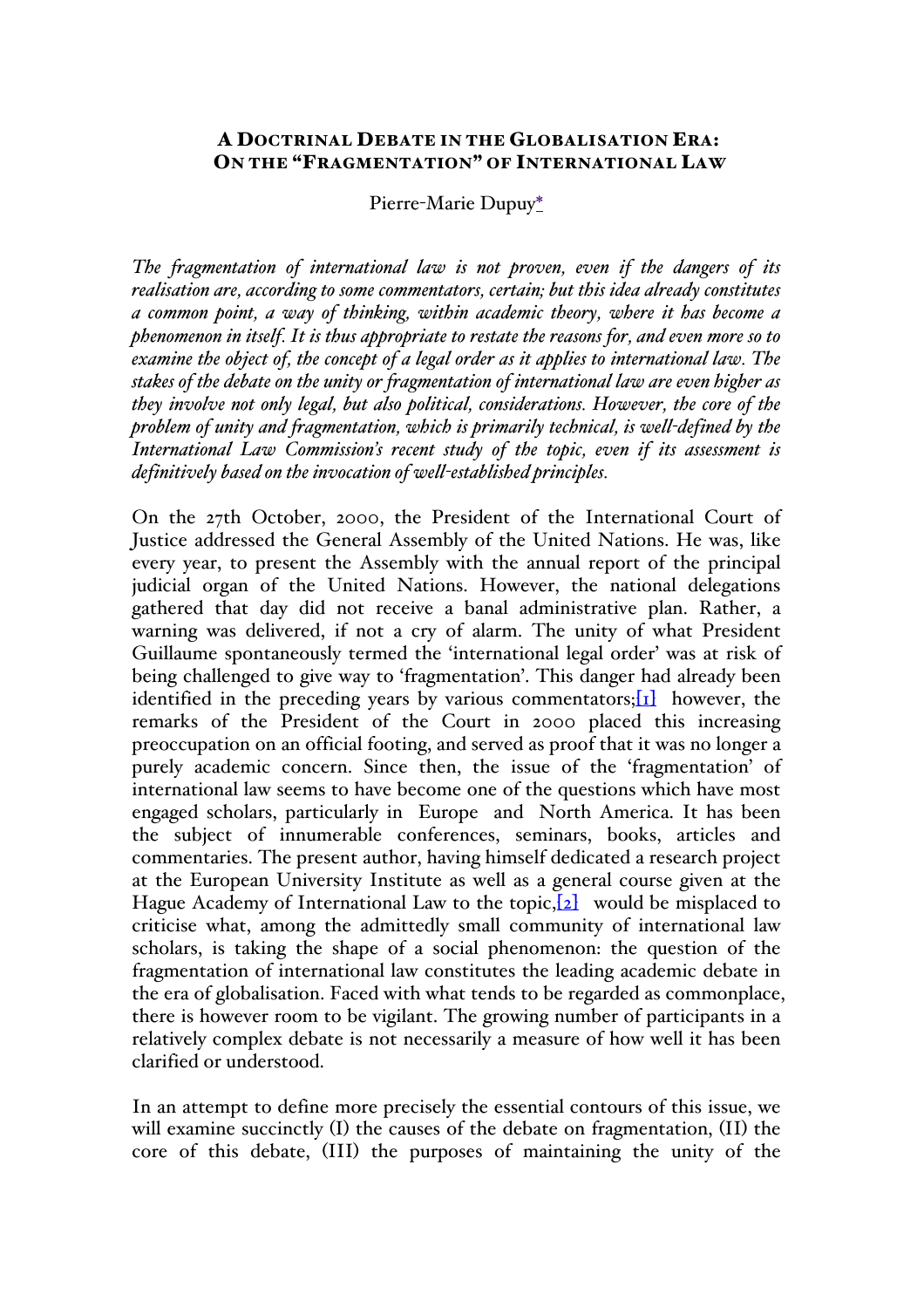international legal order, and (IV) reach conclusions on the substantive problem presented.

# I. THE CAUSES OF THE DEBATE ON FRAGMENTATION

There are several reasons why this debate on fragmentation has arisen. Some are technical; others political and cultural. Here we will concentrate on the former; the latter will be discussed in the course of examining the purposes of such a debate. There are mainly two technical causes which have given rise to a fear that international law is in the course of fragmentation. Both causes are linked to the general phenomenon of the ongoing expansion of international law's material scope. The first, normative, stems from the tendency towards greater autonomy of special regimes, the second, organic and institutional, is based on the growth of methods and procedures of control (not all judicial), which ensure the application of law.

## 1. *The illusion of self-contained regimes*

Here, we see at once the appearance of a spectre long raised by commentators, that of self-contained regimes, a sort of Leibnitzian monad transposed into international law, namely entities conceived of as completely autonomous and floating freely in the legal ether. $\begin{bmatrix} 3 \end{bmatrix}$  For advocates of the existence of such systems, these entities would indeed maintain no relation with general international law as they no longer have any reasonable need of it. They would themselves provide, using their conventional instruments, for all their needs; lex specialis and general international law thus being perceived as standing in a substitutive, rather than a complementary, relationship to one another. These systems are in this way deemed to have their own methods of control to ensure the application of their norms. Frequently, they incorporate their own procedures of revision. Often possessing follow-up mechanisms, they are provided with their own specific regime of sanctions. In this way, freed of all dependence on customary international law concerning primary norms or responsibility as a sanction for their non-execution, they would remain international in their scope of application, but not in the sense of belonging to the pre-existing international legal order.

The self-contained regime, whose initial invocation arose from an incorrect interpretation (nourished by a manifest ignorance of the legal reasoning of the International Court of Justice in its decision concerning the UShostages in Iran),[4] has itself long formed part of academic debate. This legal ectoplasm has already cast its shadow in diverse fields where the law is moreover in the course of expanding.  $[5]$  First spotted on the terrain, though customary, of the law of diplomatic relations, some commentators have identified its arrival on the newly emerging law of international trade; others have perceived it in the field of European Community law; while many, depending on their preferences or their area of research, have signalled it in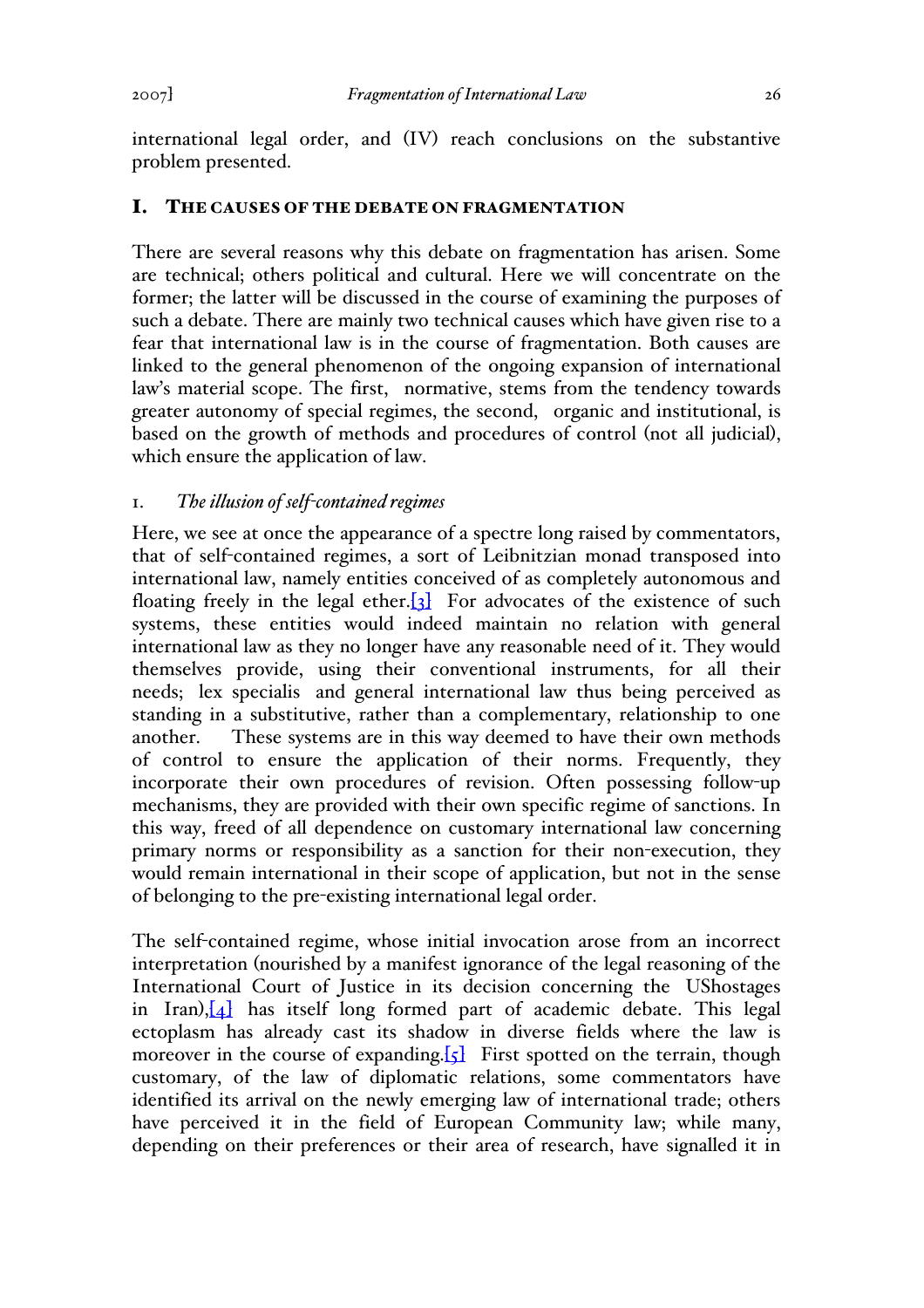relation to human rights, environmental law and various branches of international economic law.[6]

However, none of the theoretical justifications advanced by those who identify special regimes wherever it suits them stand up to analysis. Even when a subsystem of law is original in terms of its secondary norms of recognition, enactment and adjudication, to use the terminology of H.L.A. Hart, it does not necessarily become cut off from the body of governing principles. This is particularly true of the interpretation of international obligations, especially those arising from conventions. For example, we have seen in other respects how international trade law, under the aegis of the WTO appeal panel, and also international environmental law, investment law, and even European Community law, have preserved substantial and fundamental links with, and remained connected to, the international legal order. $[7]$  To take human rights as an example (and here one can agree with those who denounce droit de l'hommisme), they do not constitute an autonomous field of law distinct from international law, but remain an evidently integral part of it. None of these bodies of law can be applied and interpreted in a clinical vacuum, to borrow the parlance of the WTO appeal panel concerning international trade law.[8] Being part of the international legal order, it is there that these particular norms are interpreted, and the inevitable gaps in their specific regimes of secondary norms are filled in order to ensure their application.

In other words, it is one thing to note the emergence of various sub-systems in international law, each possessing its own institutions and substantive law, according to the provisions of particular agreements. It is another to entertain the illusion that each sub-system is independent from the general normative framework constituted by the international legal order. Contrariwise, these special regimes draw on general international law for responses to certain questions, illustrating the incompleteness of the special body of rules on which they are based. $[9]$  Fragmentation is thus not readily apparent when this is considered. As we will see later, and as the International Law Commission has recognised, the increasing power of the relative autonomy of leges specialia instead demands the development of new approaches to resolving conflicts between international norms.[10]

### 2. *The proliferating control mechanisms for the application of law*

The second technical cause which has provided fodder for a theory of fragmentation is not only normative, but also institutional. Moreover, it is in large part connected to the appearance and development of the conventionbased sub-systems just described, and was the focus of the President of the International Court of Justice's address in 2000. The warning given that day was essentially linked to an organic phenomenon: the contemporary multiplication of international jurisdictions, and the correlative risk that contradictory international jurisprudence would appear. A particular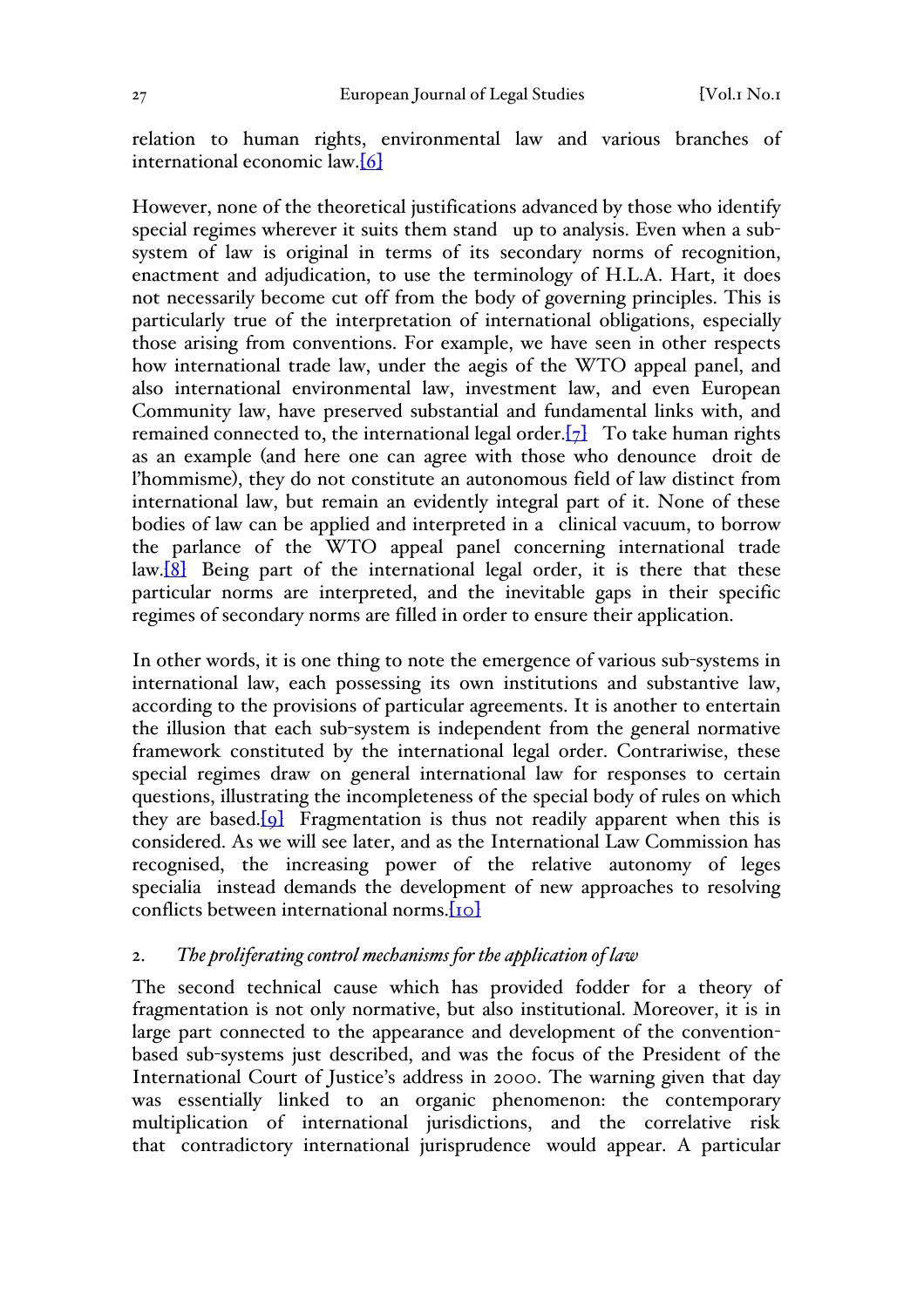regional human rights court, or a specialised judicial (or quasi-judicial) organ, might thus interpret the growing number of rules of general international law in a different manner to the ICJ itself. Notwithstanding the principle of relative effect of the Court's judgments established by Article 59 of its Statute, everyone accepts that its judicial interpretations are for the most part binding on all the subjects of international law. In this regard, the Court certainly plays a central role in ensuring unity of interpretation in international law; it is this function which therefore appears most threatened. It is thus clear, in effect, why the President of the ICJ has become justifiably concerned by this matter. This preoccupation stems from the quite entrenched (and, it would seem, voluntarily dissident), approach which the Appeal Chamber of the International Criminal Tribunal for the former Yugoslavia, then under the presidency of Professor A. Cassese, took in theTadic case to the ICJ's jurisprudence on the conditions of State responsibility for the actions of an armed militia and the criterion of control which must be established. $\text{I}_{II}$ 

The continuation of sufficient unity in the international normative system will effectively depend in future on the perception which judges have of the existence and coherence of such a system as well as their actual knowledge of its content. International criminal tribunals (including, henceforth, the International Criminal Court), as well as the Tribunal for the Law of the Sea, courts and supervisory bodies for human rights, the WTO appeal panel, arbitration tribunals (not forgetting those of ICSID and NAFTA) who are now making regular use of international law, and finally, the entire cohort of follow-up mechanisms, are embarking on a common legal voyage. They must act cautiously and concertedly if they do not wish to capsize their vessel. To employ another metaphor, they all speak a language in which the common grammar is international law.

Other causes, of a strategic, ideological and even cultural character, should also be recognised, even if they fit less easily within a legal analysis. They are in reality linked to the stakes of the debate, which expand beyond the restricted domain of specialists of international law.

### II. THE CORE OF THE DEBATE ON FRAGMENTATION

Everyone speaks of the fragmentation of international law, but this expression only has meaning if it encompasses not only the body of rules, but the actual legal order, which is independent of that of States and which asserts itself in an objective fashion with respect to the domestic legal systems. Identifying the phenomenon of fragmentation, or verifying whether this is in fact occurring, is only possible by having regard to the notion of a legal order. What is meant by legal order here, and do all authors speak of the same thing when they suggest (and some would prefer not to have to do so) that this order is threatened by fragmentation? In formulating a response, we will return briefly to the genesis of the concept of a legal order and then its application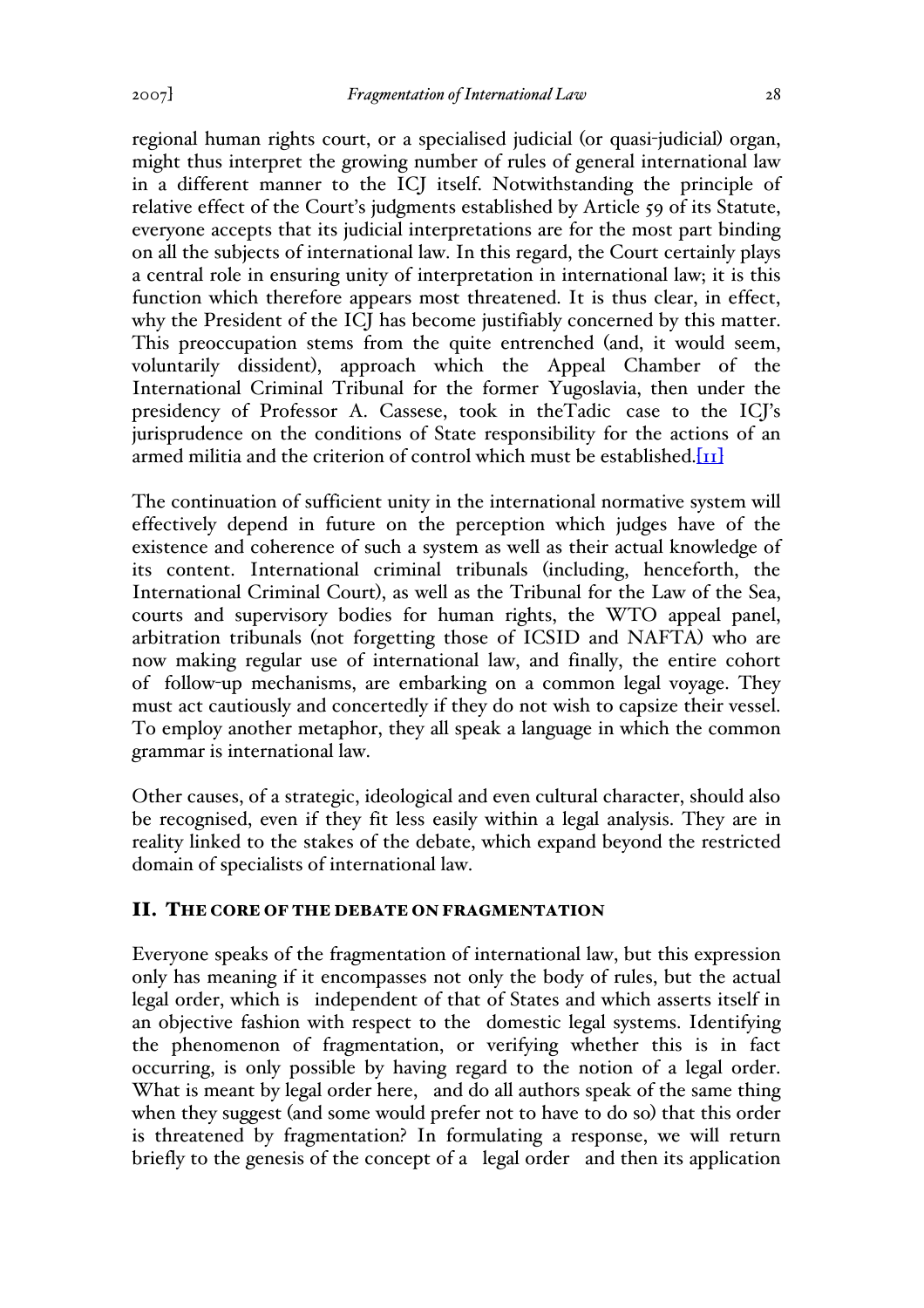to international law.

# 1. *The genesis of the concept of a legal order*

Here too we should note certain differences, of which we should neither exaggerate the importance nor underestimate the scope, between legal cultures on each side of the Atlantic. To establish and draw upon a system, in an effort to explain the interaction of its constituent elements, is a representation coloured by a particular cultural tradition, and is a way of seeking to explain its functioning by reference to the whole. However, it is also a means of assigning certain objectives to it. In this way, the use of the term legal order appears to be a priori very technical: however, it also plays an evidently metaphorical role. $[12]$  As a consequence, the term legal order is an explanatory device, but probably at the same time reflects a certain Weltanschauung, simultaneously mixing the ideology of the beholder and the methodological choices inherent to his or her alleged tradition.

Historically speaking, the appearance of the idea of a legal order is a fairly recent one, more particularly so in the sphere of international law. $\begin{bmatrix} 1 & 1 \\ 1 & 2 \end{bmatrix}$  The first commentators to invoke this idea emerged in the study of German public law in the first half of the 19th century. They can be found among the successors of the political philosophy of Kant, and later Hegel and Schelling. $[14]$  In tandem with the theory of Rechtsstaat with which it is frequently associated, the concept of Rechtsordnung, referring to the idea of an organic and structural normative whole, first appeared, according to Jean-Louis Halperin, in Julius Stahl's writings from 1830.[15]

#### 2. *Application of the concept to international law*

After jurists of internal legal systems, the idea of a legal order first attracted German specialists in private international law, such as Windscheid.<sup>[16]</sup> However, even if previously encountered in the work of Jellinek, the concept of legal order did not really gain ground in the public international legal community until the celebrated work of  $Triepel[i7]$  Droit international et droit interne (1899) at the very end of the 19th century. $[18]$  It is true that the application of this expression to legal relations between States was until then very limited, due to the stringent opposition of several commentators. $[19]$  However, in the same period, the young Anzilotti, having an excellent knowledge of German legal theory, introduced the concept of legal order in his writings on private international law.[20] He later appeared to have no hesitation in describing international law as such a system, for example in his academic course, translated into French in 1929 by Gilbert Gidel.<sup>[21]</sup> In Italy, it was, however, Santi Romano who applied this concept to international law in his influential book l'Ordinamento giuridico,published in 1917.[22] We then find a generalised use of the concept in the work of Roberto Ago on public international law, at least following his course on international law given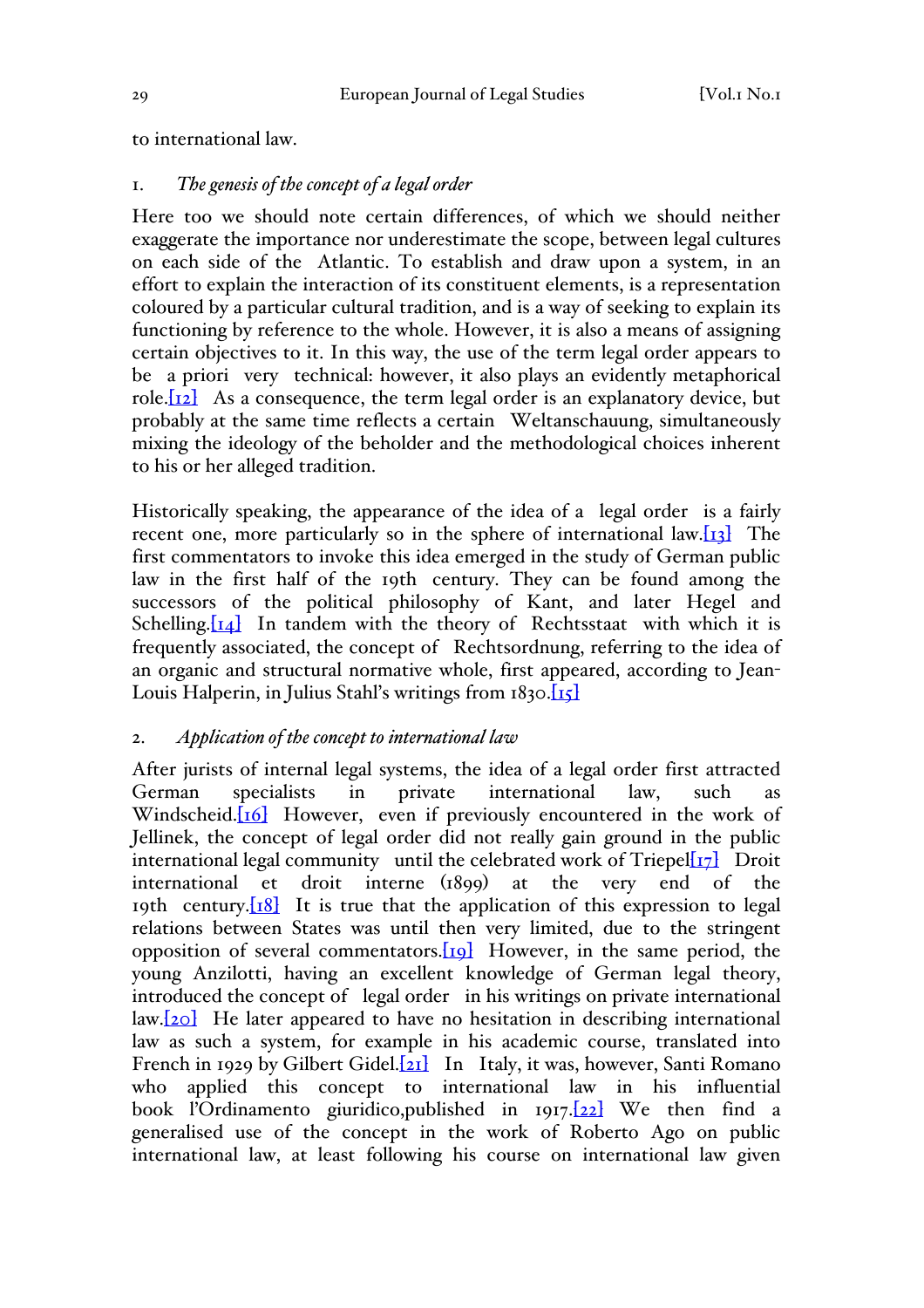In France, however, the concept of legal order appeared relatively late in public law theory,[25] in the Traité de droit constitutionnel of Léon Deguit, published in 1927.[26] In international law, it remained completely unknown at the end of the 19th century in the work of international specialists such as Louis Renault $[27]$  and Henry Bonfils: $[28]$  it finally appeared in the interwar period in the work of Georges Scelle.<sup>[29]</sup>However, it was not until the publication of Scelle's Manuel de droit international public, published in 1948, that its use became widespread.<sup>[30]</sup> Today in France, the term is generally no longer challenged, not even by commentators who are very dismissive of this last author. $[31]$ 

The concept of a legal order is not ignored by commentators in the Englishspeaking world though it seems to hold little interest for American  $academics, [32]$  - at least international scholars. It appears in the legal philosophy of Ronald Dworkin, who is, admittedly, at Oxford and was a colleague of HLA Hart. $\left[33\right]$  It is evident in the work of Hersch Lauterpacht and Wolfgang Friedman, who are really jurists from an essentially German legal and philosophical background, but are recognised authorities in the Anglo-Saxon world. In Great Britain, however, in addition to Hart's masterpiece The Concept of Law, Joseph Raz dedicated an entire book to the idea of a legal system. $[34]$ 

Nevertheless, English international specialists themselves use the term much less frequently<sup>[35]</sup> than contemporary German international academia, where it is often linked to the idea of a constitution, with particular reference being made to the UN Charter.  $[36]$  If conceptions of a legal order vary significantly between authors, all agree that the expression refers to the organisation of a more or less complex system of norms and institutions intended effectively to apply to the constitutive subjects of a determined community. $[37]$ 

If one remarks on the recently increasing academic recourse to the concept of an international order, moreover now intertwined with considerations of its fragmentation, it is necessary to realise that this use of a generic notion of order is more than a device of language. More frequently, the use of this term flows from the following observations: firstly, that although some of its initial characteristics survive, the structure of international law is now (and for at least fifty years has been) supported by a growing number of elements: such as an ever thicker tapestry of general multilateral treaties enshrining its rules and basic principles; several hundred international organisations which themselves produce a substantial body of secondary law; an increasing body of case law, whose overlap and accumulation gives a density and complexity to international law, in which commentators must seek to demonstrate an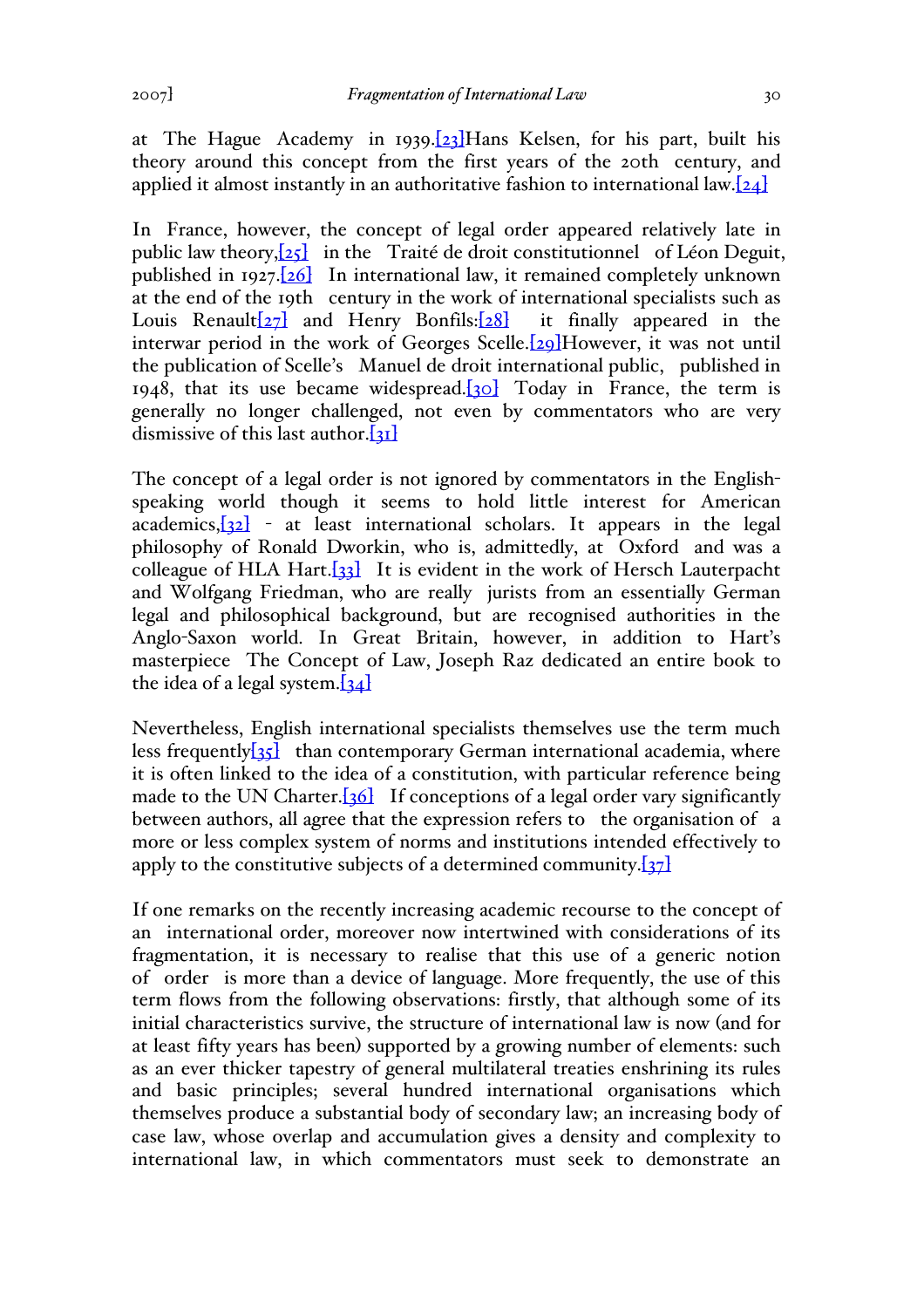intrinsic coherence, on the one hand apparent and on the other hidden. Caused to panic by the breadth and complexity of this task, some of them prefer to dissemble the whole into pieces and speak of the inexorable fragmentation of international law. So what are nonetheless the purposes of maintaining unity?

# III. THE PURPOSES OF MAINTAINING THE UNITY OF THE INTERNATI ONAL LEGAL ORDER

An international legal order can only exist as long as it guarantees to its subjects a unity which is sufficiently organic and substantial to serve as an effective framework for their international relations. The question of maintaining its unity presents a two-sided issue in which none of the elements are always immediately clear. The first facet is technical and legal. The second facet is political, but that is no reason to disregard it.

### 1. *Technical aspects*

In several leading works,[38] Pierre Legendre showed, in magisterial fashion, how Western legal thought remained branded with the mark of scholastic thought. We have inherited, via Thomism, the Roman conception of law as laid down by the Justinian Code. If one agrees briefly to locate oneself within a critical perspective (as the Critical Legal Studies movement would have you do), one could ask whether, in spite of the triumph of positivism in the 20th century, in its voluntarist and normativist forms, a successor of scholastic thought and natural law cannot be found in this irrational fear of losing the centre, the initial source of all legal meaning, a unique origin from which the meaning of the whole would flow; an essential source in which, rather ironically, Kelsen's Urnorm would be nostalgically manifest. It is here that legal and theological thought are reunited in our background consciousness, the former having served as a support for the latter throughout fifteen centuries of a Christianity integrated into State religion, before itself having generated a religion of the State. The mere passage of several decades cannot erase such a profound mark on legal thought.

How do we respond to this? This influence has in fact remained, but it is testimony of a continuing need, no longer theological, but simply logical, for a centre. While Dionisio Anzilotti, in his course on international law in 1929, described a legal universe totally conditioned by the sole will of sovereign States, he recognised the alterity of an international legal order in relation to sovereigns, although they would be both the authors and subjects of such an order.<sup>[39]</sup> He also acknowledged, following the example of Kelsen (whose work he was very familiar with), the necessity of a basic norm, which he qualified – in a meaningful way – as metaphysical, and thus, as such, escaping from legal analysis. As for Kelsen himself, the role of this same norm in his work is well-known; even if, throughout his existence, he uses different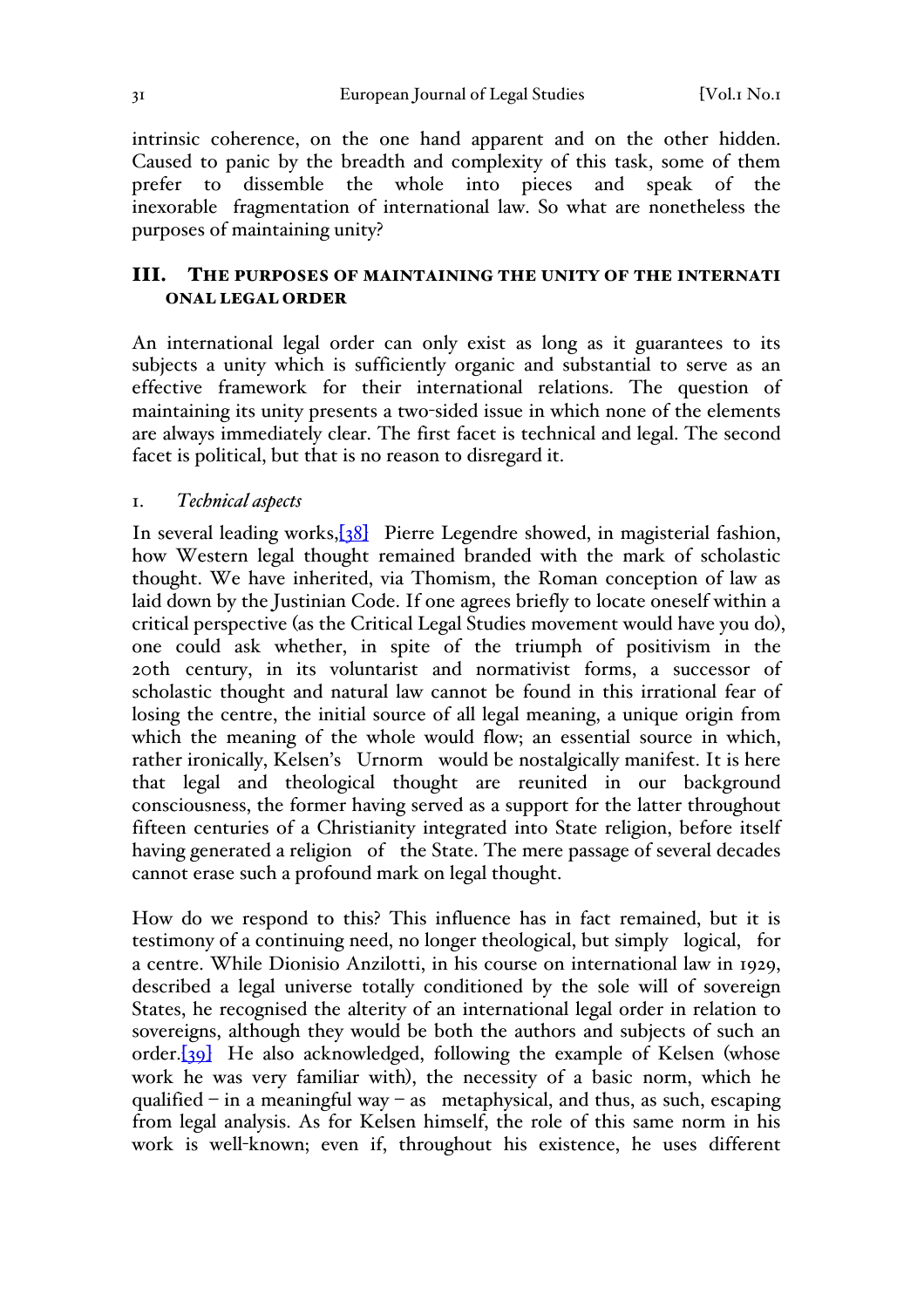foundations or terminology for this norm.<sup>[40]</sup>Moreover, Kelsen insisted several times that a legal order could not exist without unity. Following on from this, he distinguished two categories of legal system, one static and the other dynamic, a fertile distinction which will not be explored further here. $[41]$ 

Firstly, why unity in the technical sense of the term? Above all, unity is required for the sense, that is to say both the direction and the meaning, of a system articulated in terms of norms, subjects and sanctions. To take one of several examples: the expression 'international responsibility' should have the same object and meaning, regardless of the obligation whose violation it refers to. This remains the case even if the particular type of international responsibility has different forms, and even different foundations, within the system of application concerned. In this manner, we see how the dictum of the I.C.J. in the Lotus case on the obligation of reparations for damage caused by the illegal acts of a State is inexorably invoked in the writings of authors, and even more so, in the pleadings of parties before the Court or any arbitration tribunal hearing a case on responsibility, either between States or transnationally. An omnipresent Leitmotiv, whatever the field of application, this Lotus adage concerning the obligation of reparations thus exemplifies the unity of sense given both to a term, and to the legal institution to which it refers, responsibility.

One could give numerous examples showing the link between the technical and social necessities of 'maintaining order', meaning here the unity of the international legal order. From this latter viewpoint, if ideas such as the 'nullity' of legal acts, 'recognition' (of a State, a government or a legal situation), 'acquiescence', of 'territorial sovereignty', 'legal title', 'nationality', 'diplomatic protection' and the rules encompassed by these terms acquired a different meaning according to their geographical or material scope of application, the very security and efficacy of relations governed by international law would be severely challenged. The unity of application of international law is, like the application of Community law in the framework of the European Union, a condition of both its efficacy and its survival, nothing less than that.

Nowadays, as illustrated by the comparative jurisprudence of contemporary international legal (and quasi-legal) tribunals, there is a constant interpenetration between the application of general international law and the rules of special international regimes As the latter can only be defined by reference to the former, general international law provides the conceptual, linguistic and instrumental framework facilitating the application, even if it is a derogation therefrom, of special rules. Moreover, it is especially striking to note that particular areas, such as the law governing relations between States and foreign private investors (long disputed by competing systems of rules), now have increasing resort to the application of rules and principles of general international law, which provides with both the sense and scope of such laws.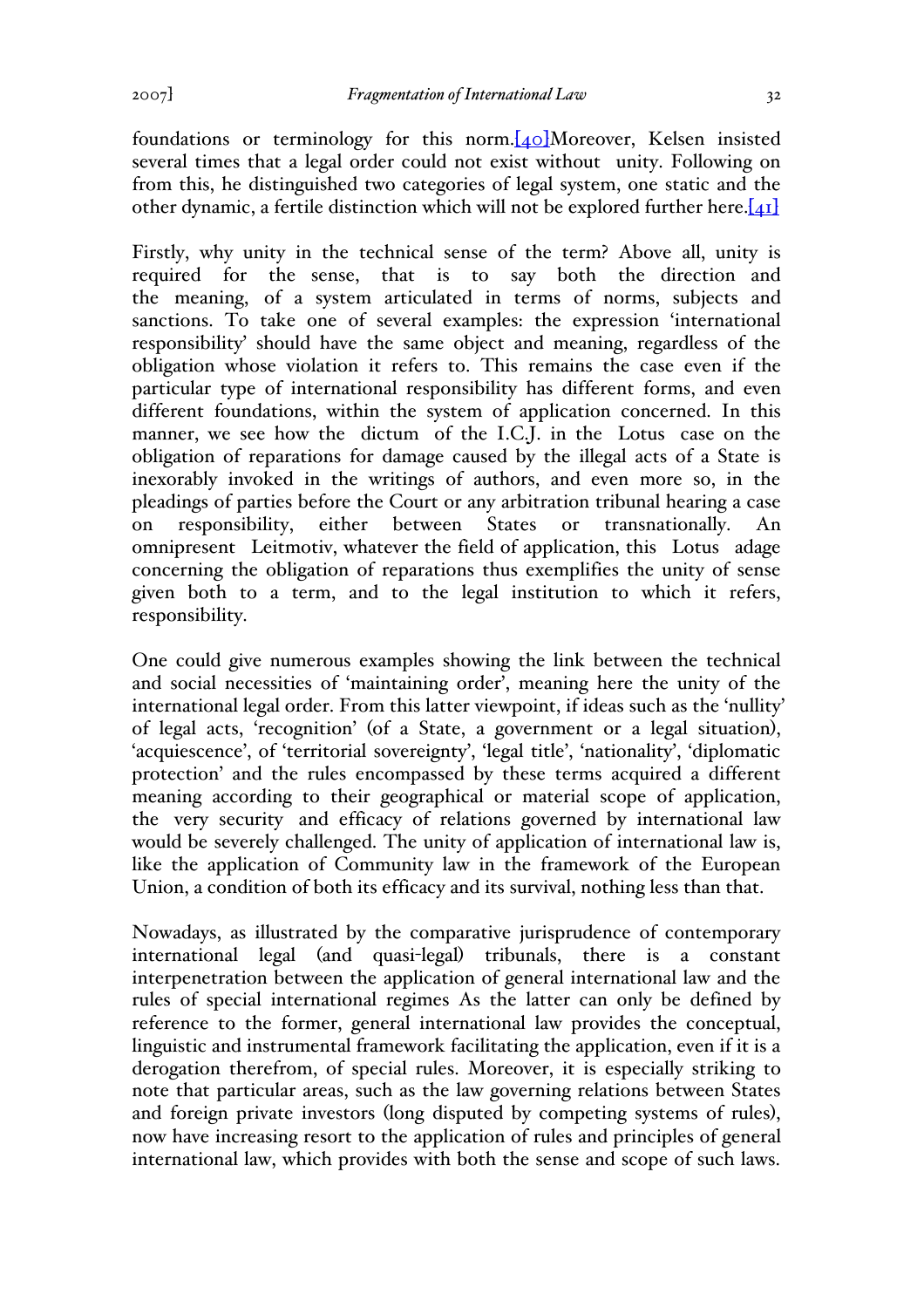In a time when one speaks more and more of fragmentation, here it is rather more appropriate to speak of unification under the banner of international  $\text{law}$ .  $\{42\}$ 

The paradox of all legal systems, which is but a fictitious one, is the following: the very idea of a legal order depends in part on a subjective base provided by the recognition of its existence by the subjects and entities concerned. $[43]$  However, once this 'contractual' base (in the wider sense that the subjects and entities are persuaded, by convention and general social assent, of its existence) is constituted, the system acquires a quasi-objective dimension: its existence is obvious to all, provided that it can adapt to the needs of the community governed. This adaptation is the respective task of legislators (here, States acting by way of treaty and also by the progressive accumulation of declarations reiterating the appearance of a new opinio juris, as well as judges and arbitrators.

In this regard, one is probably closer to Santi Romano than to Kelsen, as the former made use of the old adage Ubi societas, ibi jus as the foundation of his theory of l'ordinamento giuridico. $[44]$  However, as stated earlier, the master of Vienna himself did not conceive of a legal order in the absence of unity of principle and structure. In his theory of dynamic systems, what is thus at stake is not only the unity of meaning of key principles and concepts, but the attribution of their validity to norms, and to the legal situations governed by those norms. $[45]$ 

This being the case, we understand that the struggle against the fragmentation of the international legal order is not a vain crusade led by an exhausted troop of neo-conservatives. It is simply the result of a realisation, initially empirical, by legal practitioners, judges, State legal advisors and even civil society actors concerned with law, that we cannot have an international community governed effectively by law if there is not a common understanding of its terms.

Academic comment, for its part, mainly arrives after (a little like Offenbach's policemen); and generally a little late, whether it is mainstreamed, critical, or a post-modern version…let us be indulgent with scholars, however. It also has its role to play. Scholarly analysis is useful, not only in terms of interrogating its own legitimacy, as Critical Legal Studies sometimes usefully does, but primarily to fulfil a technical function: to contribute to the intelligibility of a normative edifice of arborescent complexity, and whose entangled ramifications are in a constant state of development. As it is the coherence, and thus the unity, of the international legal order which gives meaning to norms and institutions, authors should, as a matter of functional exigency, firstly act as guardians of unity in the technical analysis of norms and of their interpretation by those who created them. $[46]$  Again, this does not rule out questioning the ideological origins of a particular legal discourse, contrary to what the classical positivist school itself has long believed (even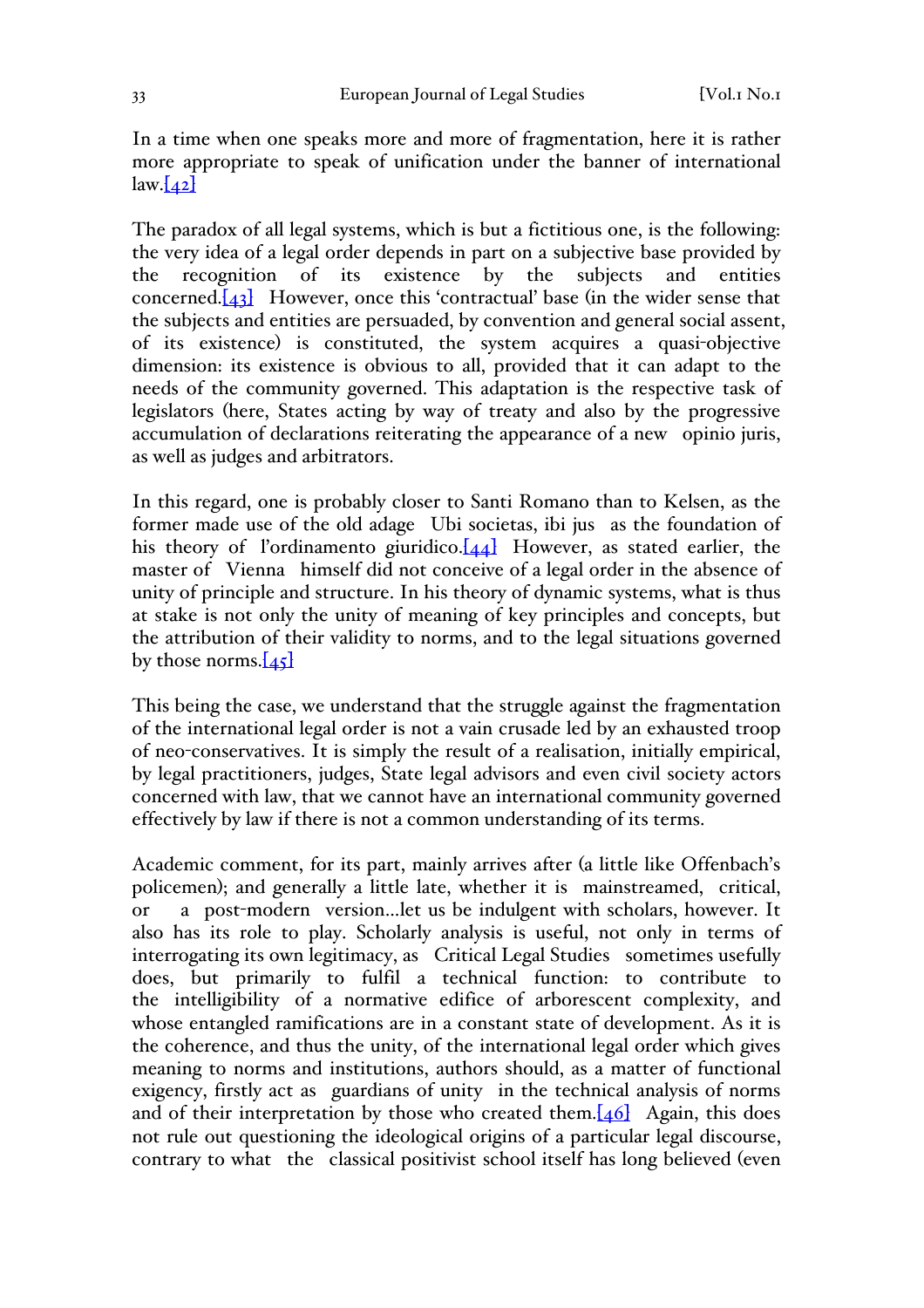though, as Norberto Bobbio has shown, positivism itself is possessed not only of a theory and a method, but also of an ideology). $[47]$ 

#### 2. *Political considerations*

The question of maintaining unity is not only of interest to academics. It is also a practical and political question, in the most direct, if not trivial, sense of the term. Save for deliberate exceptions, all treaty regimes and special rules of international law, limited to a specific object, can be rejected by sovereign States. A treaty can be repudiated. However, one cannot reject a legal system of which one is not only the subject but also, among two hundred others, the author. Challenging the unity of the international legal order by spreading the idea of its fragmentation, creates a doubt over both its existence and its survival, caused by the casual affirmations of 'realists', who have probably never worked in an international firm or participated in the negotiation of an international convention. In a slightly amended form, fragmentation would paradoxically verify the fact that, having previously existed, the unity of international law has not in reality resisted the proliferation of the overrated 'free-riding' self-contained regimes, which inexorably erode the protective envelope of international law!

Without putting all advocates of a thesis of fragmentation into the same basket, or putting words in their mouths, it is possible to establish a rapprochement at least between some of them and the growing number of commentators, particularly in the United States, who now challenge either the existence or the legitimacy of public international law, in order to contest its ability to constrain the foreign policy options of the world's foremost superpower. $[48]$  In each case, why continue to refer to law, since it only serves an à la carte function? The basis of the problem is thus to succeed in safeguarding the unity of interpretation of international law in order to ensure its coherent application.

## IV.THE BASIS OF THE PROBLEM:SAFEGUARDING THE UNITY OF APPLICATION OF INTERNATIONAL LAW

At its 58th session in 2006, the International Law Commission concluded its study on the fragmentation of international law by the adoption of conclusions $\boxed{49}$  to its lengthy report. We have not sufficient space to analyse the details of this document here, but the conclusions merit several remarks. They illustrate once more the restrained distance that may separate optimism from pessimism! In an accomplished and pertinent commentary in Issue 1 of 2007 of the Revue Générale de Droit International Public, Professor Benedetto Conforti, a former judge of the European Court of Human Rights, highlights the heavy and obvious statements (or affirmations of evidence) made by this text and calls into question its very utility. The conclusions seem for the most part content to summarise the well-known rules of interpretation of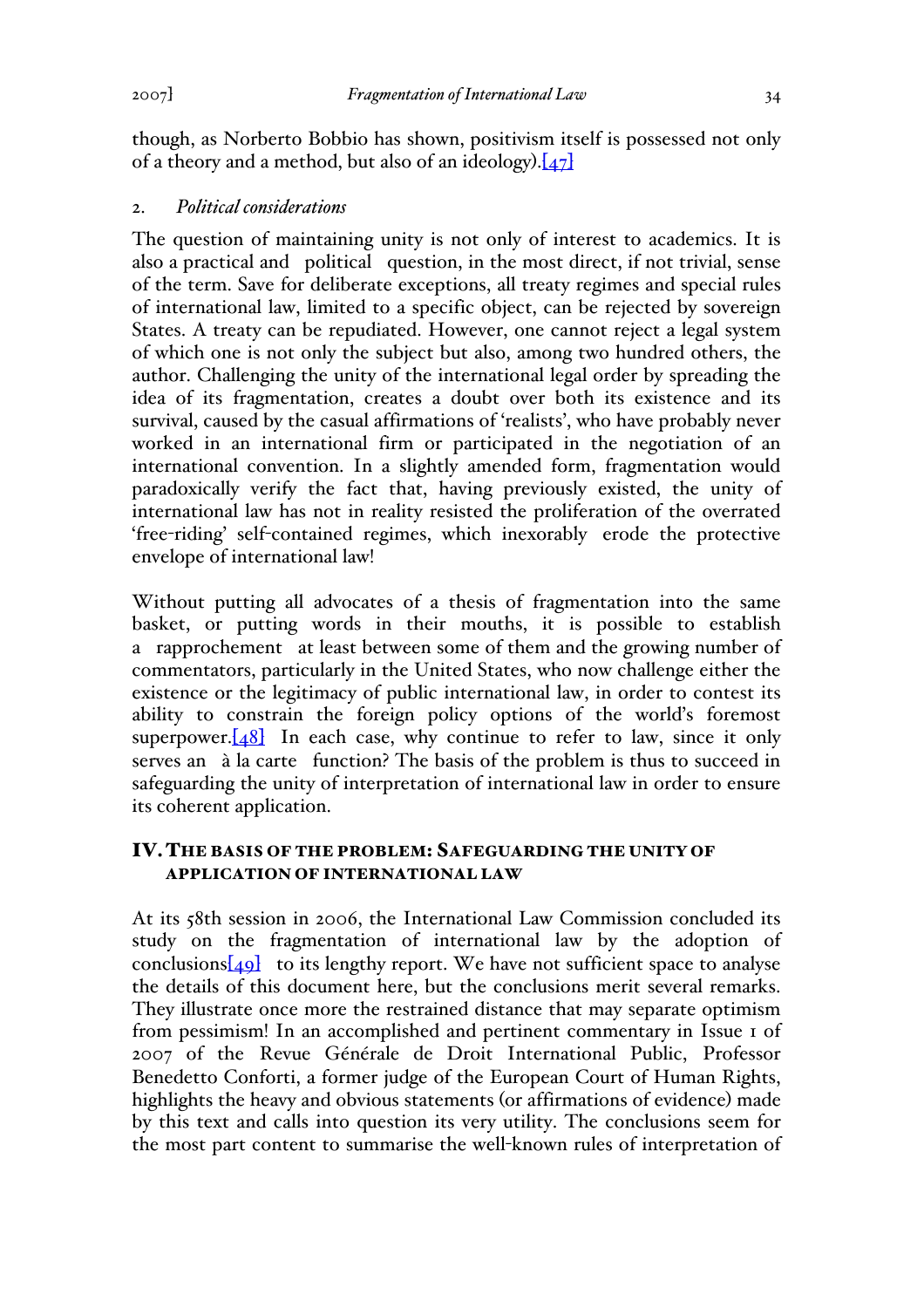international law, and of relations between treaty-based and customary  $\text{law}[\text{sol}]$  Nothing is new in these conclusions: they have the character of a somewhat rigid summary of elementary principles.

Nevertheless, several points of merit can be found in these laborious conclusions. This is particularly so if we consider them in relation to the increased study of this topic in recent years. It is also in keeping with the spirit of what we have just remarked upon concerning the cultural differences in international academia that these conclusions should be of interest: precisely because they place a little order on the discussion by limiting their concentration to the basis of the problem, i.e. the interpretation of norms and the relations between lex specialis and customary international law. As it constitutes a pedagogical work inviting commentators to return to basics, the International Law Commission report is probably deserving of our gratitude.

1) The heading of these conclusions itself is careful to reset the context of its subject: it does not speak of fragmentation but of the 'diversification' and the 'expansion' of international law, which necessarily results in a growing complexity of relations between international rules. Under this heading, the conclusions of the Commission concerning the relationship of self-contained regimes to general international law serve as a useful clarification. Subject to the same conditions as any lex specialis, these regimes can certainly derogate from international law, but international law preserves its entire validity. In particular, it is called upon, as noted above, to fill the inevitable lacunas in these regimes. It can also serve as a substitute where these particular normative constructions have demonstrably failed. $[51]$  That is self-evident for any well-informed international specialist, but it is probably as well to state it explicitly!

In this way, the problems, mistakenly discussed using the equivocal term of 'fragmentation', are not denied by the ILC's text. However, they are resituated within their correct dimensions and their appropriate context. Within this readjusted framework, interesting observations are made on the use which should be made of the rule established by Article 31.3 (c) of the Vienna Convention on the Law of Treaties, according to which a provision of a convention should be interpreted by taking account of "any relevant rules of international law applicable in relations between the parties." $[52]$  The increasingly successful reference to this provision in international jurisprudence, including that of the International Court of Justice, is well $k$ nown. $\left[53\right]$ 

2) The second interesting point made by these conclusions is that they affirm, strongly and clearly, that there exists an order or system of international law. In this regard, the first conclusion of the report deserves to be quoted in part: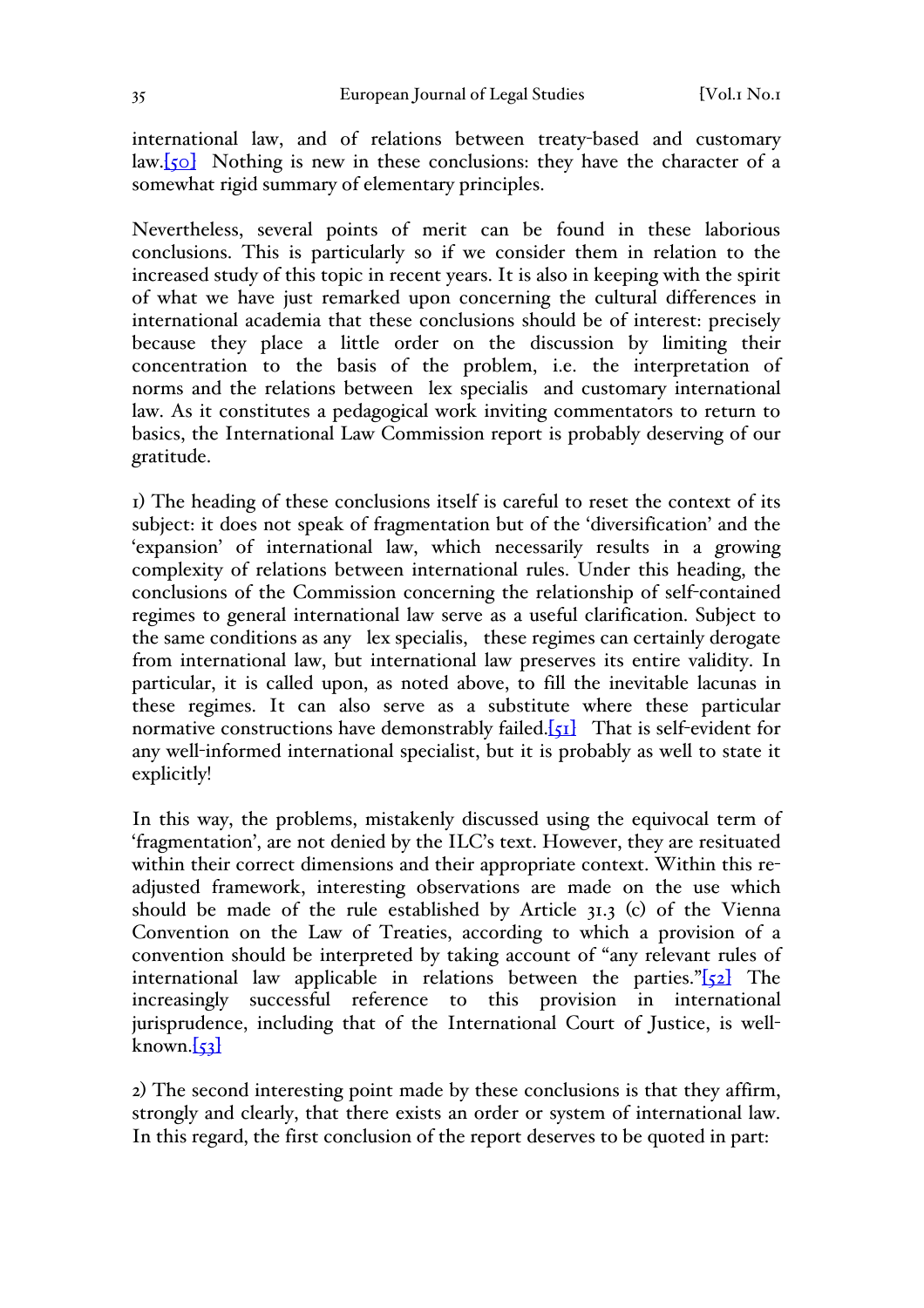"International law is a legal system. Its rules and principles (i.e. its nor ms) act in relation to and should be interpreted against the background of other rules and principles. As a legal system, international law is not a random collection of such norms."

This seems evident to those, including myself, who have been raised in this vision of international law. However, it serves as a highly useful restatement to those who negate both the validity and existence of international law, for whom the theme of 'fragmentation' allowed a means of continuing the old refrain of its inexistence. One could hardly have wished for a stronger reaffirmation of the unity of international law. Having personally dedicated almost 500 pages to illustrating this unity several years ago, I can only approve of the clear stance adopted by the UN body for the codification of international law.

3) The third source of satisfaction derived from reading the conclusions reached by the ILC in 2006 stems from the fact that they also directly affirm the existence of peremptory norms of international law, and identify a large part of their content, pointing out that the usual rules for resolving conflicts between norms are not applicable in this instance. In particular, conclusion 32 provides:

"A rule of international law may be superior to other rules on account of its content as well as the universal acceptance of its superiority. This is t he case of peremptory norms of international law…"

Here again, we can only regard such an affirmation as the enunciation of a truism. However, we know that the oppositions of principle to the recognition of peremptory norms remain numerous, at least in certain countries, and it was not until February 2006 that the International Court of Justice itself decided to recognise the existence of jus cogens norms. $[54]$  This obvious finding of the ILC, although it is but a reference to a convention provision of nearly forty years' standing (Article 53 VCLT), serves in any case to prove that contemporary international law is not principally threatened by the fragility of its supposed fragmentation. In fact, it is animated by an inherent tension between two competing unitary principles, which are in certain respects contradictory.

Having already explained elsewhere the 'theory of the two unities',[55] I will limit myself here to an exposition of its two axes. The first is that of the formal unity of international law as a legal order. It refers to the fact that general international law is composed of a certain number of formal rules, all secondary norms pursuant to Hart's theory: they govern the conditions of production of primary norms, their application, their revision and sanctions for their breach (the rules of State responsibility). These rules are precisely those which are called upon to complete or supplement those of special international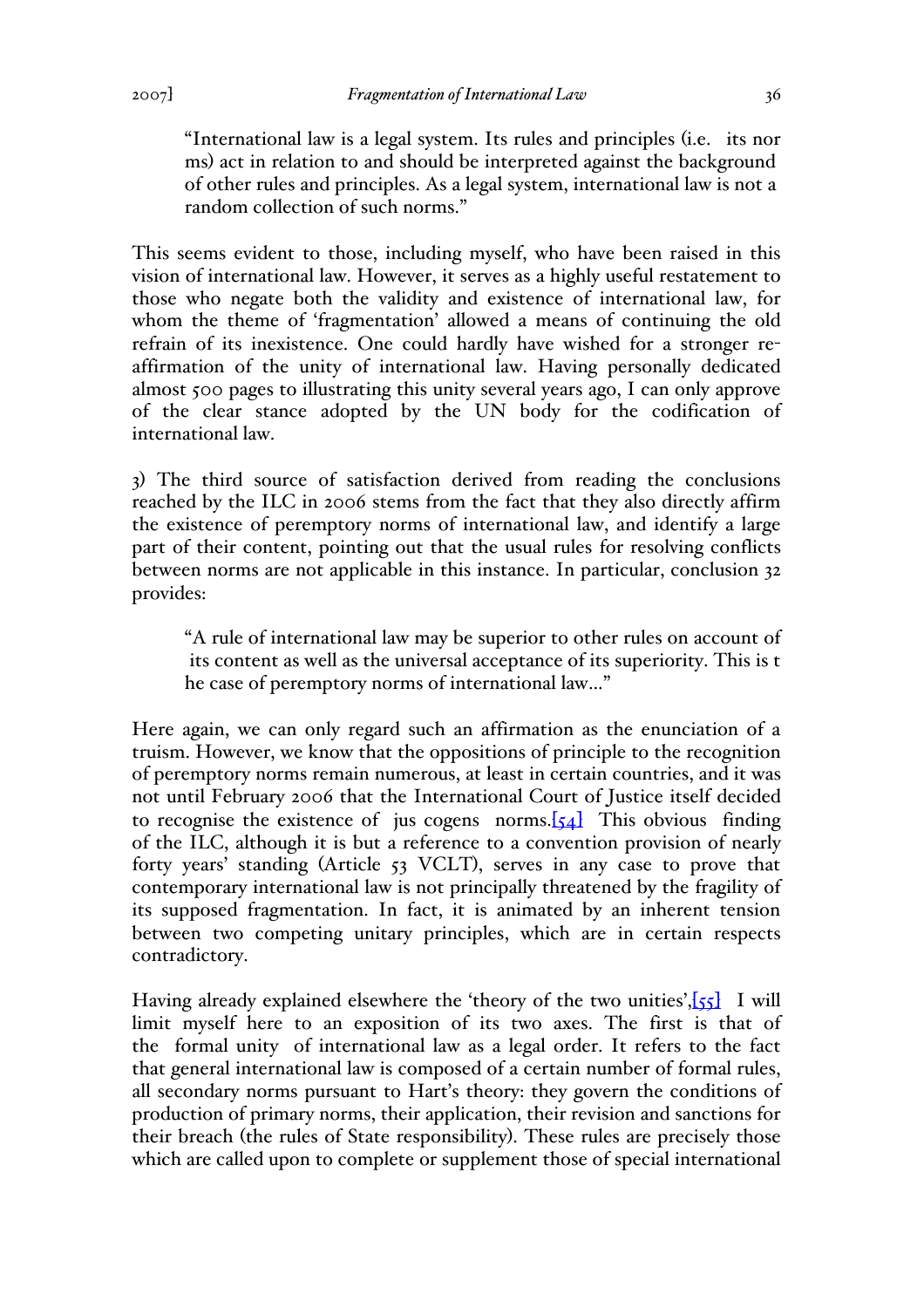law (lex specialis), whether the latter crystallise or not into a legal sub-system, misleadingly described as 'self-contained'. Since the adoption of the United Nations Charter, which possesses, in this regard at least, a material constitutional dimension, $[56]$  there exists a second principle of unity: the substantive or material unity, as shown by the existence of peremptory norms, which relates to the content of such norms and not merely their form. However, these two types of unity both obey distinct logics. The first logic, that of formal unity, is found in the principle of identity. Here, for example, a treaty is negotiated and responsibility is established generally in the same way, regardless of the content of the particular norm. The other, characterising substantive unity, corresponds to a hierarchical logic; not the lateral one of identity, but the vertical one of authority. These two logics happen to contradict with one another because the social importance accorded to a norm causes it, even outside any treaty-based framework, to derogate from the rule. The issues of reservations and accession to human rights treaties, State immunity and head-of-State immunity, confronted by the systematic pursuit of those responsible for "crimes of international law" $\left[57\right]$  such as genocide, torture or systematic rape, are more than illustrations of these relations in the foundations of international law, tugged between obedience to State sovereignty and the affirmation of fundamental human rights. The character of imperative norms, as the ILC's conclusions point out, is to prevail in all cases over norms which are merely obligatory.

In recognising this phenomenon, the text adopted by the International Law Commission is not a work of progressive development. It limits itself to taking account of positive law, as it has developed pursuant to Article 53 of the Vienna Convention on the Law of Treaties, even though close to eighty States have not ratified this Convention. However, the persistent opposition of these States to the system created by the Convention for the interpretation and application of such norms (Articles 64 and 66) is one thing. It is another to note that the doctrine of jus cogens, led by State practice and its increasing recognition in international jurisprudence, has greatly altered the very structure of international law as a legal order, in spite of the fact that the values affirmed by these norms remain so often disregarded. The equal necessity of placing order on the manner in which this jurisprudence refers to jus cogens is not in doubt, but is another issue, already dealt with  $elsewhere.[58]$ 

The ILC's conclusions will certainly not close the debate on fragmentation, an academic leitmotiv in an era of globalisation. However, they will allow the debate to regain its true dimension, and thus pay a service to an academic discussion where too many of the participants were probably leading themselves astray.

------------------------------------------------------------------------------------------------------

**REFERENCES**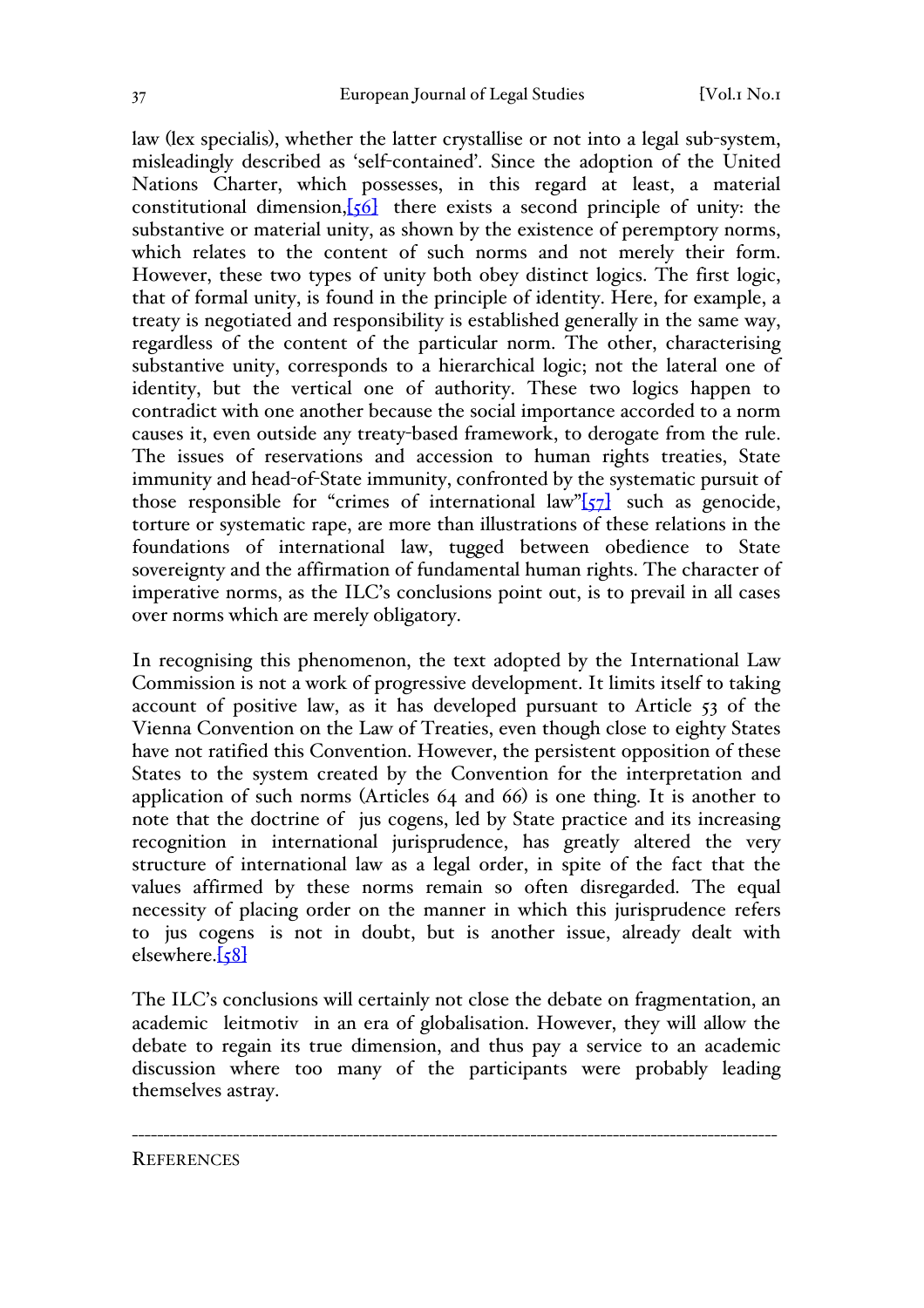\* Chair in public international law, European University Institute and University of Paris II (Panthéon-Assas). Translation to English by Claire McHugh, BCL, LLB, LLM(EUI), with the collaboration of Karine Caunes, LLM ( European Academy of Legal Theory), doctoral Candidate (EUI), Lecturer ATER (Université Paris X)

[1] Among the most prescient works, see in particular K. WELLENS, "Diversity in Secondary Rules and the Unity of International Law: Some Reflections on Current Trends", 25 N.Y.I.L., 1994, p. 3637; among the most prescient studies, see particularlyI. BROWNLIE, "Problems Concerning the Unity of International Law", in Le droit international à l'heure de sa codification, Etudes en l'honneur de Roberto Ago, Vol. 1, Milan, Giuffrè, 1987, pp. 156-ff; M. PEREZ GONZALEZ, "En torno a la tension entre lo general y lo particular en Derecho de gentes", in Homanaje al Profesor Alfonso Otero, Santiago de Compostela, 1981, pp. 665-685; P.M. DUPUY, "Sur le maintien ou la disparition de l'unité de l'ordre juridique internationale", in Harmonie et contradiction en droit international (Rencontres internationals de la Faculté des sciences juridiques, politiques et sociales de Tunis, Colloque des 11-13 avril 1996, Paris, Pedone, 1996, pp. 17-54. See also O. CASANOVA, Unity and Pluralism in Public International Law, Martinus Nijhoff Publishers, 2001, p. 272; "The Proliferation of International Tribunals: Piecing Together the Puzzle", NYJIL, Vol. 31, 1998-1999, pp. 679-ff; "Diversity or Cacophony: New Sources of Norms in International Law", Mich.JIL, Vol. 2003-2004, pp. 845-ff; of recent works, see in particular A.GATTINI, "Un regard procédural sur la fragmentation du droit international", RGDIP, 2006/2, pp. 303- 336; K.WELLENS and R. HUESA-VINAIXA, L'influence des sources sur l'unité et la fragmentation du droit international, Brussels, Bruylant, 2006. Introduction by P.M. DUPUY.

[2] P.M. DUPUY, L'unité de l'ordre juridique international, RCADI, 2002, Vol. 297. [3] See P.M.DUPUY, o.c., pp. 432-438 ; B. SIMMA, "Self-contained Regimes", NYIL, Vol. 16, 1985, pp. 111-ff; see also B. SIMMA, D. PULKOWSKI, "Of Planets and the Universe: Self-contained Regimes in International Law", EJIL, 2006, pp. 483-ff.

[4] See the reports of the Special Rapporteur to the ILC, W.RIPHAGEN, ACDI, 1982, I, pp. 200-ff and the merited criticisms of the subsequent Special Rapporteur, G. ARANGIO-RUIZ, ACDI, 1991, II, Chapter VIII, 1992; II, Chapter VII, §§ 97-126.

[5] See P.M. DUPUY, "L'unité de l'ordre juridique international", Cours général de droit international public, RCADI, 2002, Vol. 297, pp. 432-450.

[6] Ibid.

 $\lbrack 7\rbrack$  Ibid., pp.450-ff.

[8] See the first report of the WTO Appeal Panel, 29 April 1996, p. 9; G. MARCEAU, "A Call for Coherence in International Law – Praises for the Prohibition Against 'Clinicum Isolation' ", WTO Dispute Settlement Journal of World Trade, 1999, No 5, pp. 87-152.

[9] Put simply, to be able to take into account the existing links between general and special rules of international law, one shouldn't confine one's legal knowledge to a narrow domain of specialisation (trade, health law, intellectual property or crisis prevention) or have a thorough but isolated knowledge of refugee or environmental law, while believing that it is not necessary to also understand international law itself.

[10] ILC, 58th Session (2006), "Fragmentation of International Law: Difficulties arising from the diversification and expansion of international law", Report of the Study Group, Doc. A/CN/.4/L.682 (hereinafter cited as Report of the Study Group).

[11] Compare, in particular, §§ 108, 109 and 115 of the decision of the ICJ of 27 June 1986 between Nicaragua and the United States (Rec., 1986) and the second decision of the Appeal Chamber of the ICTY in the Tadic Case, IT-94-1-T, 15 July 1999, §§ 112-114.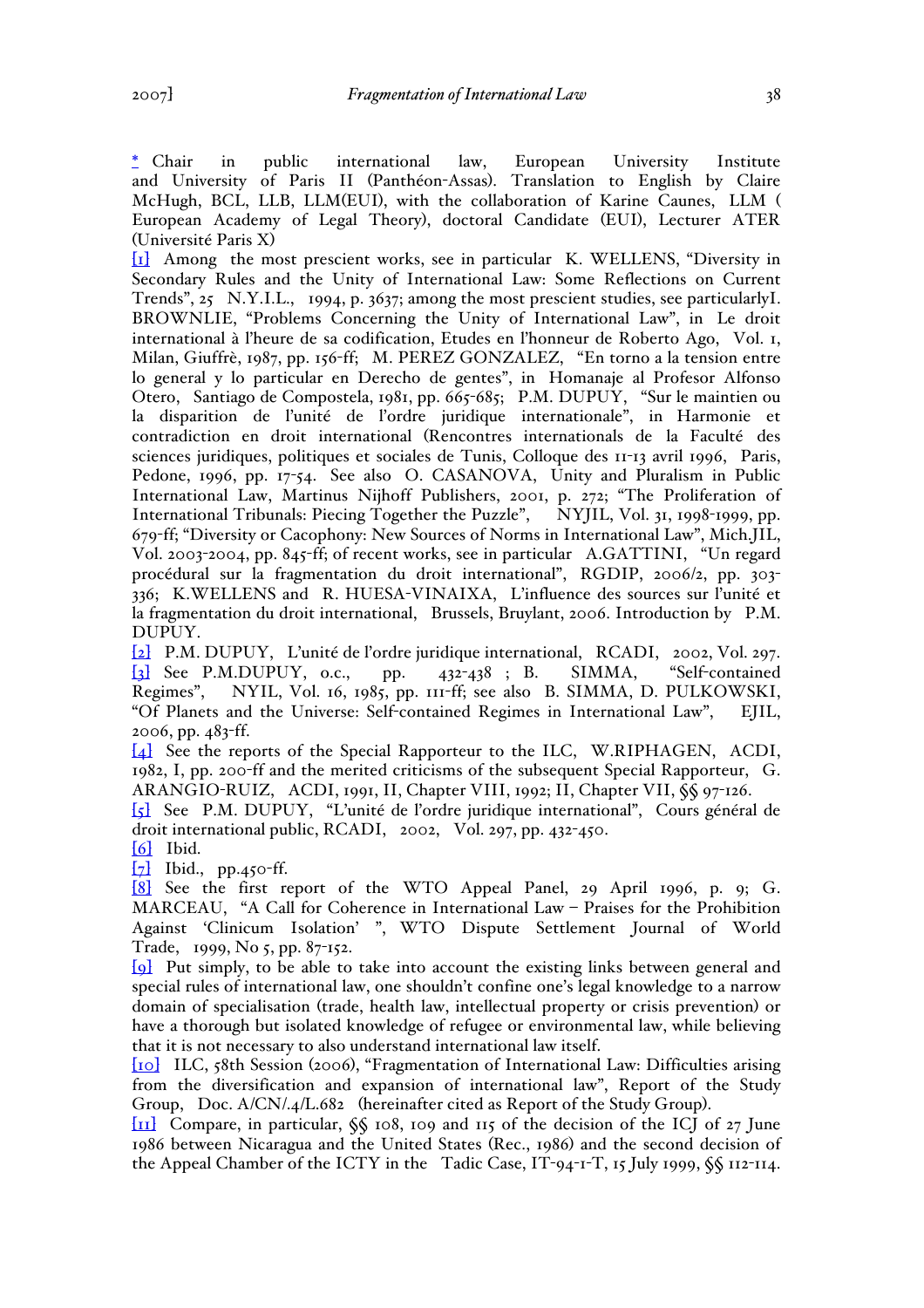On this divergence in jurisprudence, see especially C. KRESS, "L'organe de facto en droit international public", RGDIP, 2001/1, pp. 93-144.

[12] See G. TIMSIT, "L'ordre juridique comme métaphore", Droits, Oct. 2001, pp. 3-18.

[13] In this regard, see the stimulating article of D. ALLAND, "De l'ordre juridique international", Droits, Oct. 2002, pp. 79-101.

[14] See J.L. HALPERIN, "L'apparition et la portée de la notion d'ordre juridique dans la doctrine internationaliste du XIXème siècle", Droits, Oct. 2001, pp. 41-51; see also N. LUHMANN, "L'unité du système juridique", Archives de philosophie du droit, 1986, pp. 163-188. For a historical overview of German public law theory, the indispensable work is that of M. STOLLEIS, Geschichte des öffentlichen Rechts in Deutschland, München, 1992, particularly Vol. 2. See also J.F. KERGEVAN, "L'Etat après Hegel: Le dépassement social et politique", in S.GOYARD-FABRE , L'Etat moderne, 1715-1848, Paris,Vrin, 2000, pp. 294-ff.

 $\begin{bmatrix} 15 \end{bmatrix}$  J.L. HALPERIN, o. c., p.43.

[16] Windscheid, Recht und Rechtswissenschaft, 1854. See M. STOLLEIS, o.c., Vol. 2, pp. 156-ff.

[17] This work was not translated into French until 1920: H. TRIEPEL, Droit international et droit interne, French translation, Paris, Brunet, 1920. In any case, it is hardly surprising that this concept won acceptance in public international law, coming from private international law. The objective of the latter was to examine the conditions of engagement between different domestic legal orders, in order to analyse the rules applicable to conflicts of law. From there, the concept of a legal order became of significance to public international law in examining the relationship between internal rules and international law, and was thus recognised as a singular concept as well as a normative system.

[18] Denis Alland noted that, in this foundational work, one frequently finds the expressions "legal system" and "legal order", but not yet " international legal order," even if the author comes very close to recognising this. O.c., p. 80.

[19] Notably Puchta and Adolf Lasson, cited by J.L. HALPERIN, o. c., pp. 48-49.

[20] D. ANZILOTTI, Studi critici di diritto internazionale privato, 1898, pp. 128-161. [21] D. ANZILOTTI, Cours de droit international, translation by G. GIDEL, Paris, Sirey, 1929, re-edited by P.M. Dupuy and Charles Leben, Paris, Panthéon-Assas, 1999; see, in particular, p. 44.

[22] Of which only the second edition, dating from 1946, would be translated into French in 1975: S. ROMANO, L'ordre juridique, translated by L. François and P. Gothot, Preface by P. Franceskakis, Paris, Dalloz, 1975, §17; "Le concept d'institution et l'ordre juridique international".

[23] R. AGO, "Le délit international", RCADI, 1939-II, p. 415.

[24] See, in particular, his academic course for the Hague Academy in 1926, "Les rapports de système entre le droit interne et le droit international public", RCADI, 1926-IV, p. 231; see also, his "Théorie générale du droit international public", presented to The Hague Academy of International Law six years later, RCADI, 1932-IV, p. 117.

[25] For an analysis of the reasons for this divergence, see the observations of J.L. HALPERIN, o.c. pp. 45-47. In the work of an author such as R. CARRE DE MARLBERG, it is clear that the State in fact conformed to the definition of a legal order, even if he himself didn't ordinarily employ this term. See his Contribution à la théorie générale de l'Etat, Paris, Sirey, 1920, reprint C.N.R.S., 1962, Vol. 1, p. 194 ff. See also J. CHEVALLIER, "L'ordre juridique", in CURAPP, Le droit en procès, Paris, PUF, 1983, pp. 7-49.

[26] L. DUGUIT, Traité de droit constitutionnel, Vol. 1, Ch. III, § 31, p. 326. J.L. Halperin notes however the use of the concept by Fr. Gény, in a text entitled "La notion de droit subjectif à la veille du XXème siècle", o.c., p. 45.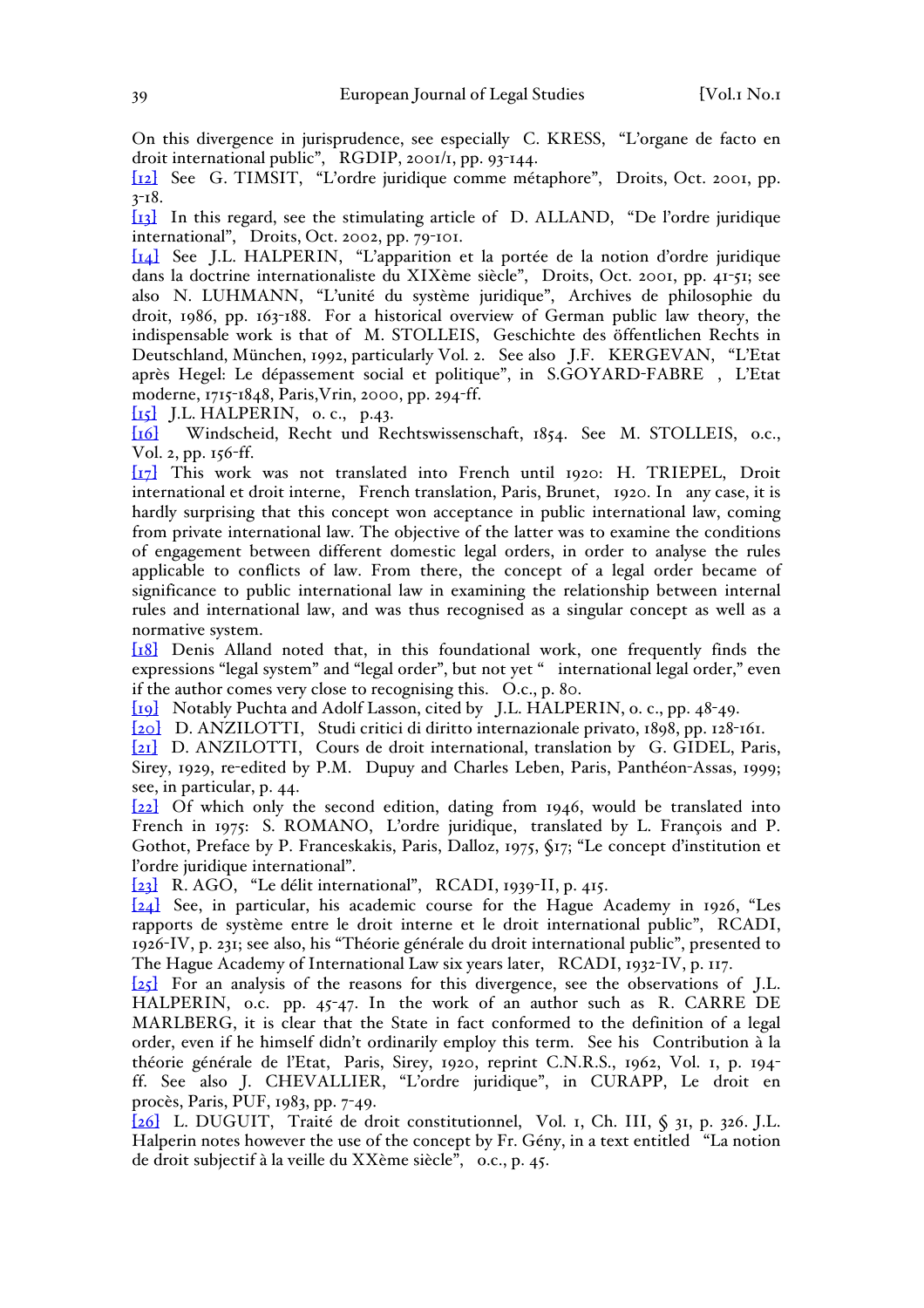[27] L. RENAULT, Introduction à l'étude du droit international, Paris, Sirey, 1879.

[28] H. BONFILS, Manuel de droit international public (Droit des gens), Paris, Rousseau, 1894.

[29] In addition to his Précis de droit des gens (Principes et systématique), Vol. 2, Paris, Sirey, 1932-34, reprint C.N.R.S., 1984, one may also consult a relatively unknown article written by G. SCELLE, in the Revue de droit public,  $1944$ , pp.  $85$ -106, entitled "La notion d'ordre juridique".

[30] G. SCELLE, Manuel de droit international public, Paris, Montchrestien, 1948, in particular the introductory section dealing with relations between legal orders, pp. 20 ff.

[31] See, in particular, J. COMBACAU, "Le droit international: Bric-à-brac ou du droit, Vol. 31, Paris, Sirey, 1986, pp. 85-105. See also the personal and stimulating analysis of C. SANTULLI, Le statut international de l'ordre juridique étatique, Paris, Pedone, 2001, preface by J. COMBACAU, pp. 13-21; D. ALLAND, Droit international public, PUF, 2000, pp. 17 ff. The same author had already abandoned use of the concept in his thesis, Justice privée et ordre juridique international, Paris, Pedone, 1994, particularly pp. 38-ff.

[32] See, however, O. SCHACHTER, "International Law in Theory and Practice", RCADI , 1982-V, p. 9.

[33] R. DWORKIN, Taking Rights Seriously, London, Duckworth, 1977, pp. 79-ff.

[34] J. RAZ, The Concept of a Legal System: An Introduction to the Theory of a Legal System, Oxford, Clarendon Press, 1970, particularly pp. 224-ff; see also A. ROSS, Directives and Norms, London, Routledge & Kegan, 1968.

[35] In this regard, Denis Alland points out that it is never encountered in the work of I. Brownlie or Akehurst; o.c., p. 83.

[36] See, in particular, C. TOMUSCHAT, "International Law: Ensuring the Survival of Mankind on the Eve of a New Century", RCADI, 1999, Vol. 281, pp. 25-ff. On the idea of the UN Charter as the constitution of an international legal order, see infra.

[37] It is precisely in this manner which I myself use the term, in my Précis of public international law, P.M. DUPUY, Droit international public, Paris, Précis Dalloz, 8th ed., 2006, §§ 15-27.

[38] See, in particular, L'amour du censeur: Essai sur l'ordre dogmatique, Paris, Seuil, new ed.; Sur la question dogmatique en Occident, Paris, Fayard ; Le désir politique de Dieu, Leçons VIII, Etude sur les montages de l'Etat et du droit, Paris, Fayard, new ed.

[39] See D. ANZILOTTI, Cours de droit international, Translation by G. GIDEL, Panthéon-Assas, , Preface by P.M. Dupuy and Ch. Leben, 1999, p. 43.

[40] Its equivalent can be found in Hart's category of 'secondary legal rules', of which the Kelsenian Urnorm offers a perfect illustration.

[41] See N. BOBBIO, "Struttura et funzione nella teoria del diritto di Kelsen", in Rivista internazionale di filosofia del diritto, 1973, pp. 187-215, republished and translated into French in N. BOBBIO, Essais de théorie du droit, Paris, Bruylant, LGDJ,1998, pp. 207-ff; see also P.M. DUPUY, L'unité de l'ordre juridique international, o.c., pp. 67-ff; and C. LEBEN, "Ordre juridique", in Dictionnaire de la culture juridique, Paris, PUF, 2003, pp. 1113-ff.

[42] See C. LEBEN, "La responsabilité internationale de l'Etat sur le fondement des traités de promotion et de protection des investissements", A.F.D.I., 2004, pp. 683-714.

[43] Once again, this is even truer of international law where the sanction has neither the verticality nor centralisation assured by a State to a domestic legal sanction.

[44] See P.M. DUPUY, L'unité de l'ordre juridique international, o.c., pp. 69 ff.

 $[45]$  Ibid., pp. 67-ff.